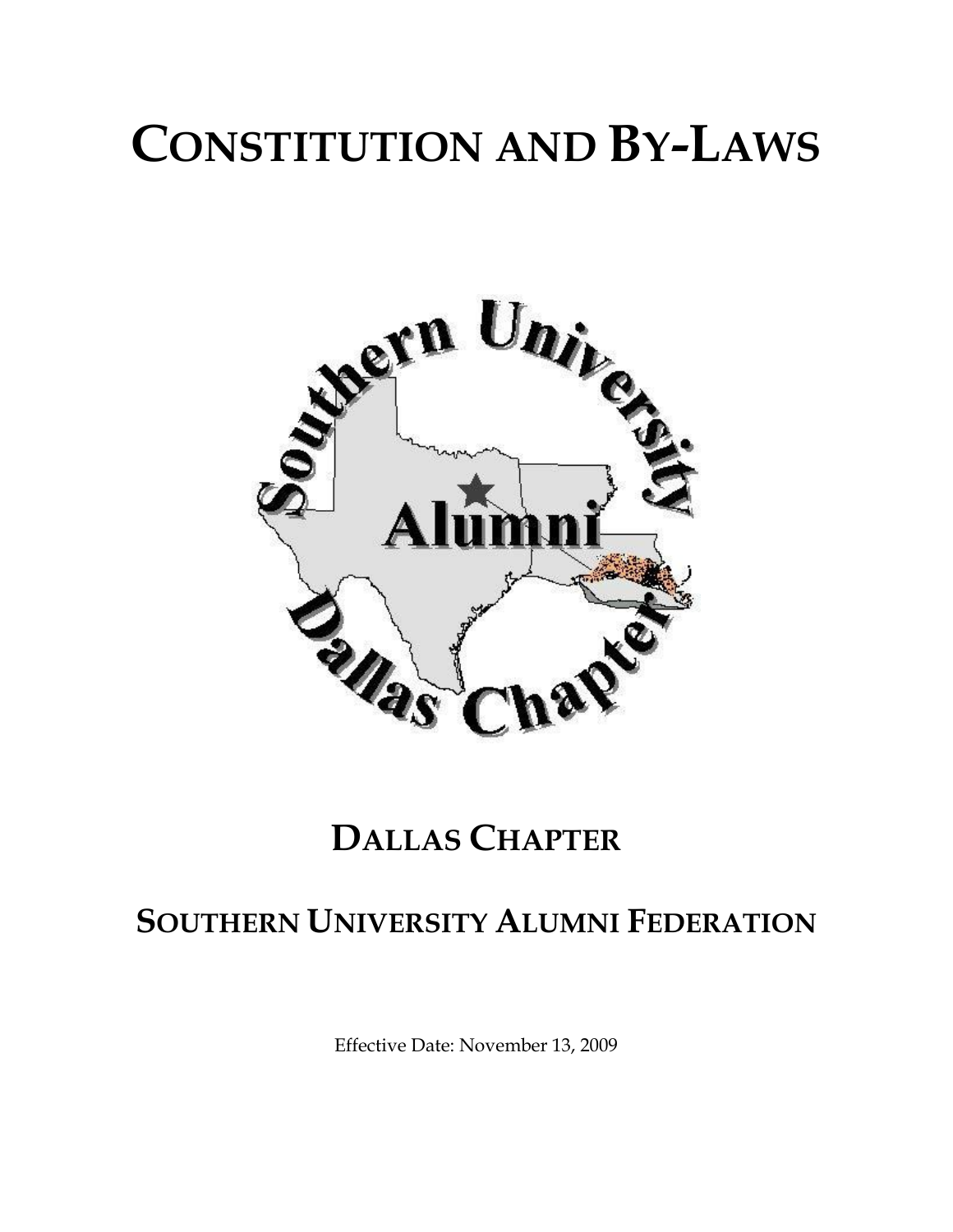## CONSTITUTION AND BY-LAWS

### DALLAS CHAPTER

### SOUTHERN UNIVERSITY ALUMNI FEDERATION

By majority vote on November 13, 2009, the membership adopted the proposed amendments. The revised Constitution and By-Laws became effective on November 13, 2009.

The Constitution and By-Laws for the Dallas Chapter, Southern University Alumni Federation has eight (8) articles and the By-Laws.

- > ARTICLE I
- > ARTICLE II
- > ARTICLE III
- > ARTICLE IV
- > ARTICLE V
- > ARTICLE VI
- > ARTICLE VII
- > ARTICLE VIII
- $\triangleright$  By-Laws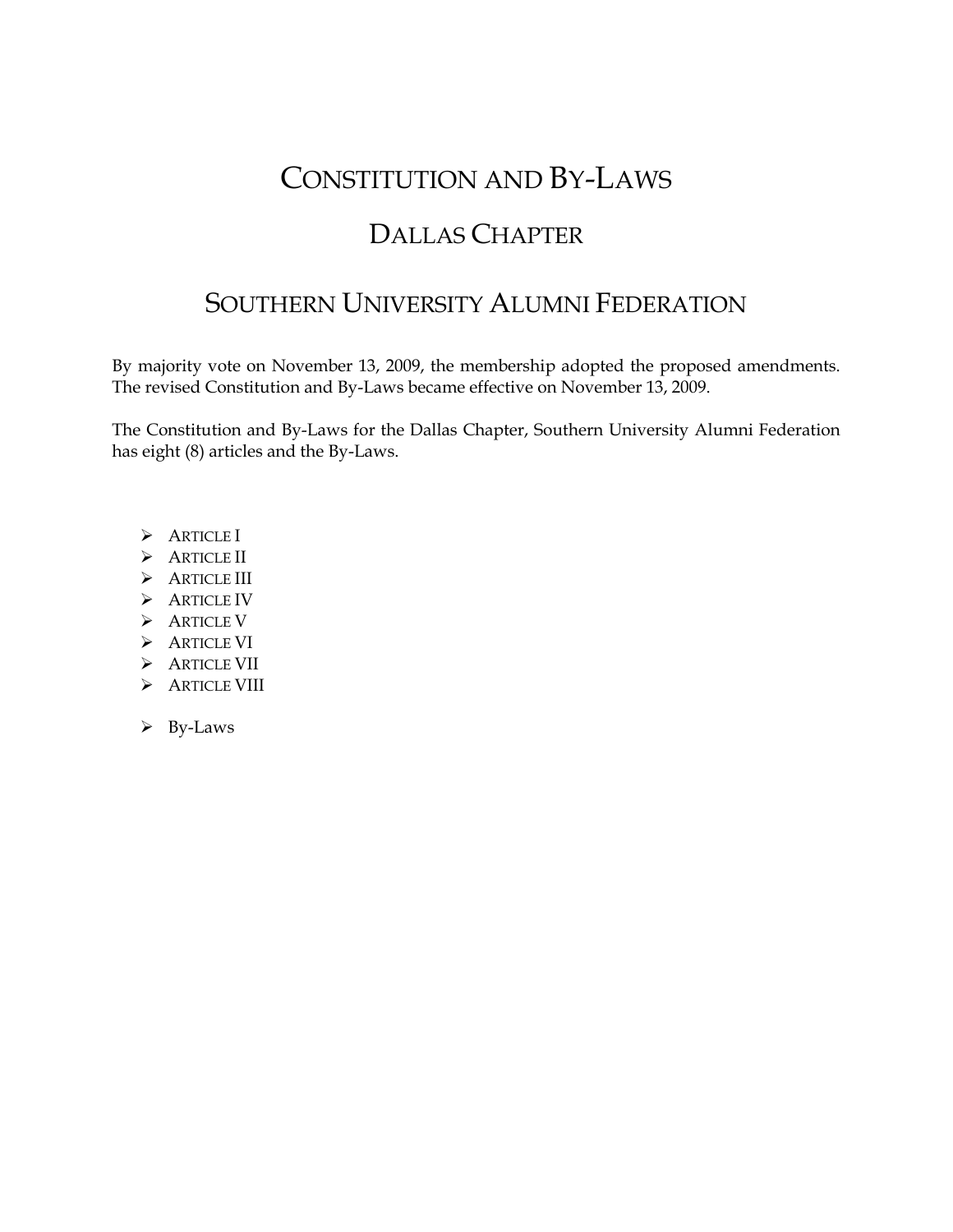#### **ARTICLE I**

This organization shall be known as the Dallas Chapter, Southern University Alumni Federation, and its domicile shall be Dallas, Texas. This Chapter shall hold harmless and/or indemnify Southern University Alumni Federation, its officers and directors against any claim or liability arising from violation of any law, ordinance, code, regulation, order or decree, whether by the Chapter or its members.

#### **ARTICLE II**

**Section 1. Mission and Goals**. The Chapter's mission is to support the National Southern University Alumni Federation goals and objectives to support the Southern University System's status as a premier center for higher education. The Chapter's goals shall focus on effective communication with the National Alumni Federation, Southern University System Board of Supervisors, Southern University-Baton Rouge Campus Administrators and Faculty, and students to develop action plans for student recruitment, fundraising, maximizing Chapter membership and increasing public knowledge about the Southern University System. Specific mission-related goals follow:

a. **Effective Communication**. Chapter officers, committee chairs and members shall keep informed on issues and programs that affect the National Alumni Federation, Southern University System Board of Supervisors and specifically the Southern University-Baton Rouge Campus. The Chapter shall develop and implement action plans to attend meetings of the National Alumni Federation and the Southern University System Board of Supervisors.

b. **Student Recruitment**. The Chapter shall annually implement action plans to successfully recruit high school scholars and students-athletes attending Dallas-area schools to earn degrees awarded by the Southern University System.

c. **Fundraising**. The Chapter shall annually implement action plans to generate revenue for: (1) awarding scholarships, book awards and stipends to Dallas-area students attending Southern University-Baton Rouge Campus; (2) Chapter projects; and (3) the National Southern University Alumni Federation projects.

d. **Membership**. The Chapter shall annually develop and implement action plans to (1) recruit Dallas-area Southern University graduates and others to become members and (2) retain membership.

e. **Public Relations**. The Chapter shall annually develop and implement action plans that focus on establishing effective communication with the media and schools in Dallas-area communities.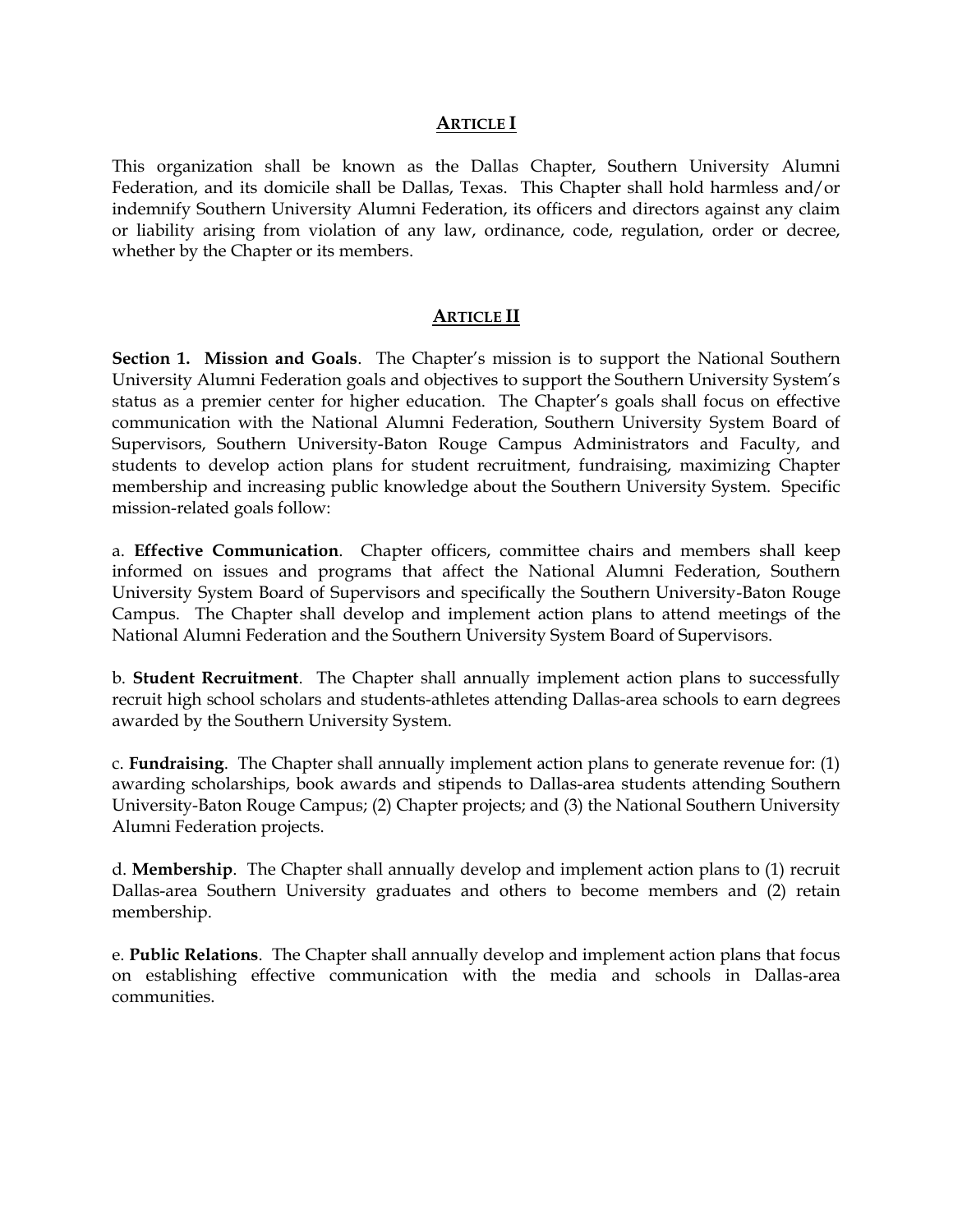**Section 2. Vision**. The Chapter embraces the following values:

- (a) Quality education and academic achievement;
- (b) Respect for others and their ideas;
- (c) Critical innovation and creative thinking;
- (d) Openness is discourse;
- (e) Civic and social responsibility, generosity and compassion;
- (f) Support for all historically Black colleges and universities; and
- (g) Love for our Alma Mater

#### **ARTICLE III**

**Membership**. Membership in the Chapter shall consist of the following:

**Section 1. Regular**. Any person who graduated from Southern University or any of one of its branches. Also, any person who attended Southern University for at least one school session of nine (9) months or its equivalent, but did not receive a degree, diploma or certificate from Southern University. Regular members who have met annual dues requirements are further designated as voting members.

**Section 2. Life**. Any person who has fulfilled the requirements for Regular Membership and has paid the required fees.

**Section 3. Honorary**. Any person who is designated an Honorary Member. Honorary membership may be bestowed upon certain persons who have rendered exceptional or distinguished services to the University and the Dallas Chapter. Approval by the Executive Council is necessary for Honorary Membership. Recommendations may be submitted by any Chapter member. Honorary members may attend general Chapter meetings as guests and are designated as non-voting members.

**Section 4. Chapter Booster**. Any person who (i) has attended Southern University or any one of its branches or any other college/university for at least one semester and does not meet criteria for Regular membership, (ii) volunteers to support the Chapter's objectives and programs, and (iii) pays the requisite Chapter Booster dues. Booster members may attend general Chapter meetings and are designated as non-voting members.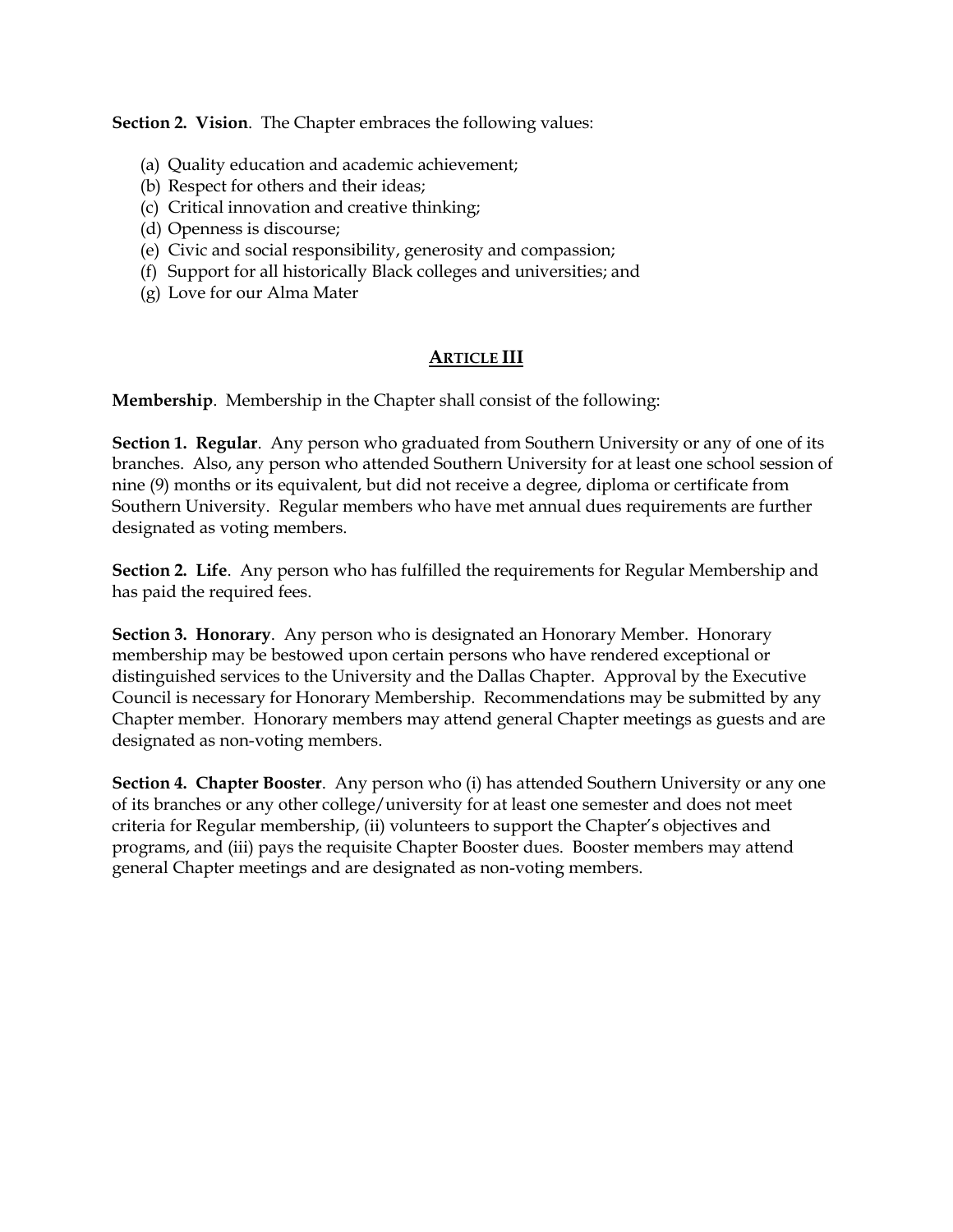#### **ARTICLE IV**

**Section 1. Officers**. All officers shall be Regular and/or Life Members who are in good standing. Chapter officers are President, First Vice-President, Second Vice-President, Third Vice-President, Treasurer, Recording Secretary, Parliamentarian, Sergeant-At-Arms, Chaplain and Historian.

**Section 2. Duties of Officers**. The duties of the officers referenced in Section 1 shall be:

- a. **President**. The person holding this office is the Chapter's official representative and spokesperson. He/she shall preside at general meetings, special meetings and meeting of the Executive Council. The President has the authority to appoint members in good standing to fill unexpired officer positions; to establish ad hoc committees; to appoint chairs and co-chairs of standing and ad hoc committees; to convene special meetings; and to endorse Chapter payment instruments for scholarship awards, student stipends, payment of legitimate expenses incurred by the Chapter. The President may exercise his/her discretion to serve as an ex-officio member of all standing and ad hoc committees.
- b. **First Vice-President**. The person holding this office acts in the absence of the President. The First Vice-President shall serve as the chairperson for the Fundraising Committee.
- c. **Second Vice-President**. The person holding this office acts in the absence of the President and First Vice-President. The Second Vice-President shall serve as the chairperson for the Membership and Membership Programs Committee.
- d. **Third Vice-President**. The person holding this office acts in the absence of the officers referenced in Sections 2.a., 2.b. and 2.c. The Third Vice-President shall serve as the chairperson for the Student Relations Committee.
- e. **Treasurer**. The person holding this office shall be the custodian of all Chapter funds including checking, investment and scholarship accounts. The Treasurer is responsible for receiving, depositing and maintaining current and accurate financial records including vouchers, check requests, receipts, etc. The Treasurer shall prepare and present written detailed financial status reports (receipts, disbursements and balances on all accounts) at all general meetings and Executive Council meetings. The signature of the Treasurer and the signature of either the President, First Vice-President, Second Vice-President or Third Vice-President are required on all Chapter checks. The financial records are the property of the Chapter and must be relinquished to the Chapter President (or other authorized officer) upon request or expiration of the Treasurer's term of office. The treasurer shall serve as the Chairperson, Finance Committee
- f. **Recording Secretary**. The person holding this office is responsible for recording, preparing and archiving minutes of general and special meetings. Minutes of Meetings are the property of the Chapter and must be relinquished to the Chapter President (or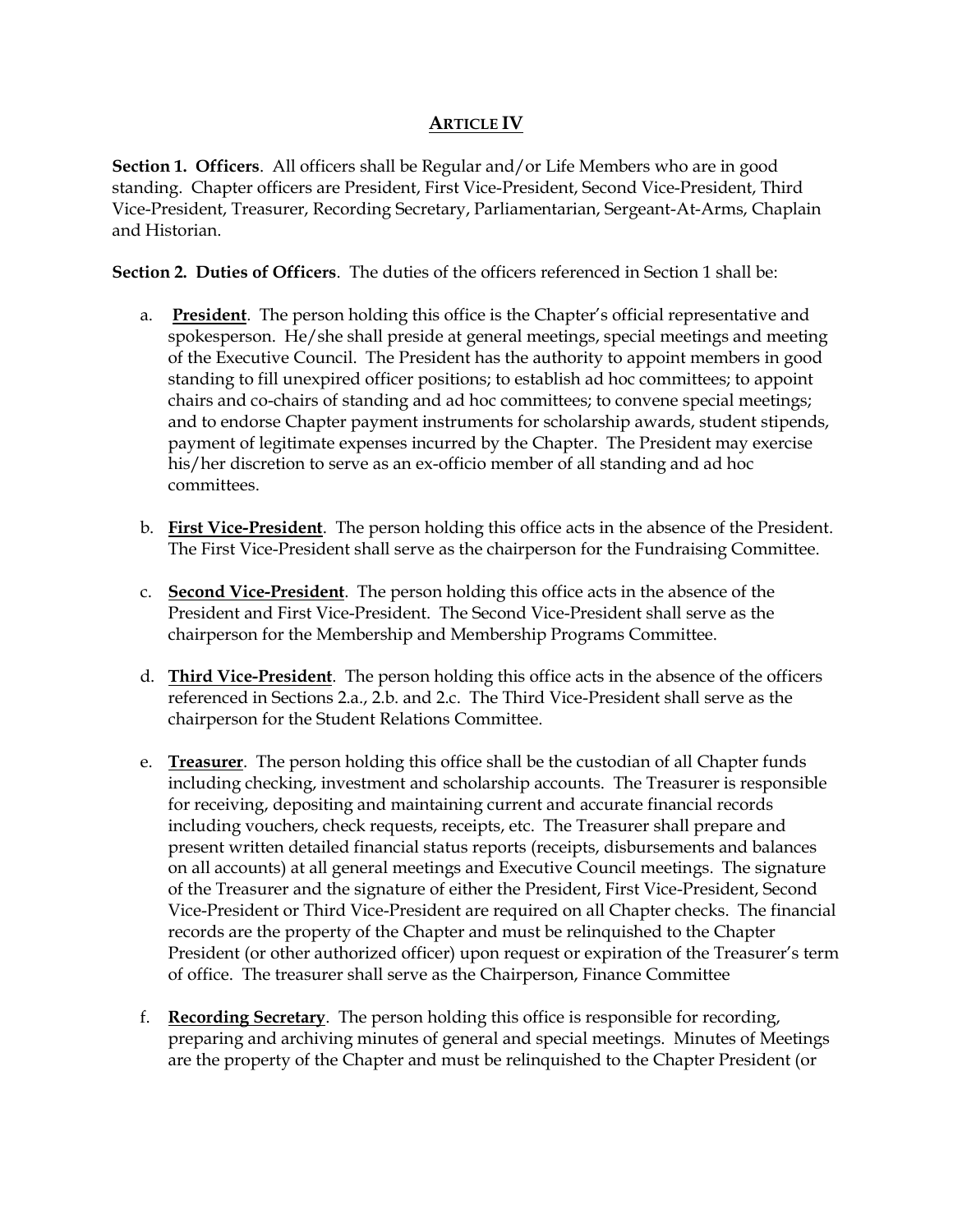other authorized officer) upon request or expiration of the Recording Secretary's term of office.

- g. **Parliamentarian**. The person holding this office shall be the final interpreter of the Constitution and By-Laws and Robert's Rules of Order, Revised, when his/her ruling is requested by the presiding officer at general and special meetings. The Parliamentarian shall serve as the chairperson for the Constitution and By-Laws Committee.
- h. **Sergeant-At-Arms**. The person holding this office shall assist the presiding officer in maintaining decorum and enforcing rules relative to membership privileges in general meetings, special meetings and Executive Committee meetings. The Sergeant-At-Arms shall take appropriate action to insure that unauthorized persons do not attend or participate in any Chapter meeting.
- i. **Chaplain**. The person holding this office shall open general and special meetings with the appropriate ceremony. The Chaplain shall also be responsible for providing spiritual guidance at all other official Chapter functions.
- j. **Historian**. The person holding this office shall establish and maintain records of significant Chapter events. Records of such events that have historical value may include pictures, DVDs, tapes, etc.

**Section 3. Tenure**. Officers are elected by the membership and serve two-terms. All officers shall remit the required membership assessments within thirty (30) calendar days following their election to office. No Chapter officer shall more than two consecutive terms.

**Section 4. Removal From Office**. Failure to timely remit assessments; failure to attend three consecutive general or Executive Council meetings; failure to properly perform duties; failure to relinquish Chapter property; or misuse of funds shall be the basis for recommending such removal. Property means item(s)/equipment in the possession of any officer that was purchased with Chapter funds including but not limited to banners, tee shirts, Bayou Bash shirts, raffle tickets, etc. Any member in good standing may recommend such removal. The recommendation must be in writing, dated, cite the specific reason(s) for the recommended removal, and must include the printed name(s) and signature(s) of the member(s) recommending such removal.

- a. Any recommendation for removal shall be presented to the Executive Council by the President or authorized officer (in the event that the President's removal is recommended) at a special meeting called for that purpose.
- b. The affected officer will be afforded the opportunity to present oral and written responses to the Executive Council at the special meeting referenced above. The Executive Council by majority vote shall make a final determination on the recommendation.
- c. If the recommendation for removal is sustained by majority vote of the Executive Council, the affected officer will be given the opportunity to resign. Such resignation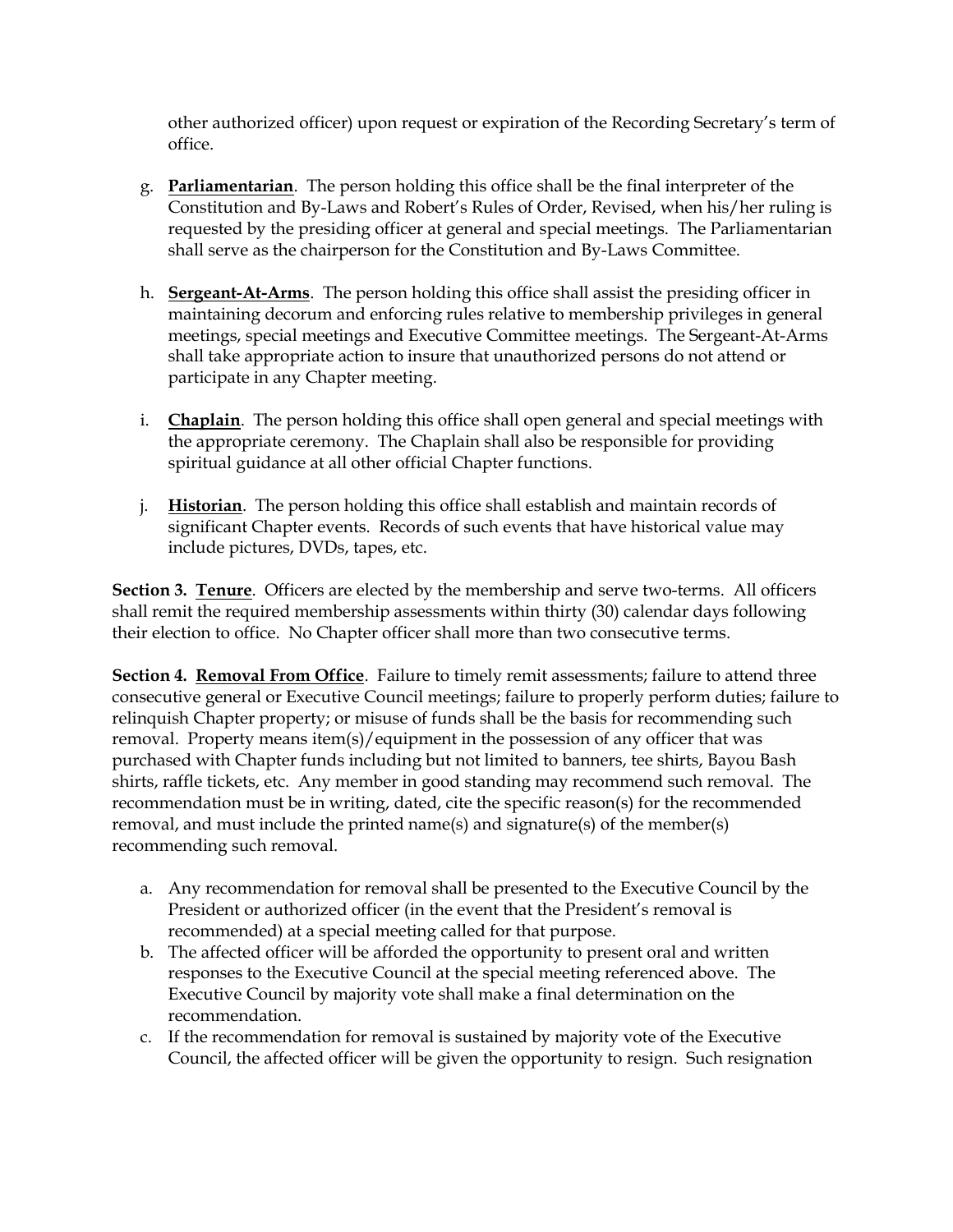may be in writing or made as an oral declaration (attested by Meeting Minutes) and becomes effective on the date of the special meeting.

- d. If the affected officer elects not to resign, the President or authorized officer shall present the Executive Council's recommendation for removal and the affected officer's written response at the next scheduled general meeting. The recommended removal must be sustained by a majority vote.
- e. If the affected officer resigns or if the recommended removal is sustained, the President or authorized officer may appoint any member in good standing to the vacated position.

#### **ARTICLE V**

Chapter activities, projects, action plans, etc. are processed through delegations to various committees. The chairpersons for Standing Committees are either elected officers or members appointed by the President. Committee chairpersons are responsible for preparing and presenting written reports at general meetings and Executive Council meetings. Each committee chairperson may designate a committee member to record committee meeting minutes and to assist the committee chairperson to prepare the written report.

Section 1. **Executive Council**. This organizational entity shall consist of the elected officers, chairpersons of standing committees, the immediate Past President, and two at-large Regular members appointed by the President. The President shall serve as the chairperson for the Executive Council. The Executive Council provides leadership, direction and oversight for all Chapter activities and projects including but not limited to approval of the fiscal year budget, developing and implementing strategic plans, appointing an audit committee, taking action on recommendations relating to dues, removal of officers, etc. The Recording Secretary records Executive Council meeting minutes and assists the presiding officer to prepare written reports.

Section 2. **Fundraising Committee**. This committee shall develop and implement action plans for generating funds for scholarships and other Chapter projects.

Section 3. **Student Relations Committee**. This committee shall develop and implement action plans to (a) sponsor, schedule and participate in recruitment fairs; (b) effectively coordinate planned activities with the Fundraising committee and Public Relations Committee; (c) develop scholarship applications including criteria and guidelines for the award and renewal of any awarded *John A. Woods* scholarship; (d) identify other available scholarships to assist eligible Dallas-area students attending Southern University Baton Rouge campus; and (e) maintain continuing communication with *John A. Woods* scholarship recipients to provide guidance, support and assistance until their graduation.

Section 4. **Public Relations Committee**. This committee shall develop and implement action plans for (a) scheduling media interviews for Chapter officers and/or committee chairpersons; (b) preparing and distributing news releases to the print and broadcast media; (c) arranging for photography opportunities for Chapter officers, members and Dallas-area students recruited to attend or attending; (d) publicizing Dallas-area students receiving Chapter scholarships or stipends; (e) publicizing Dallas-area students who graduate from Southern University; (f)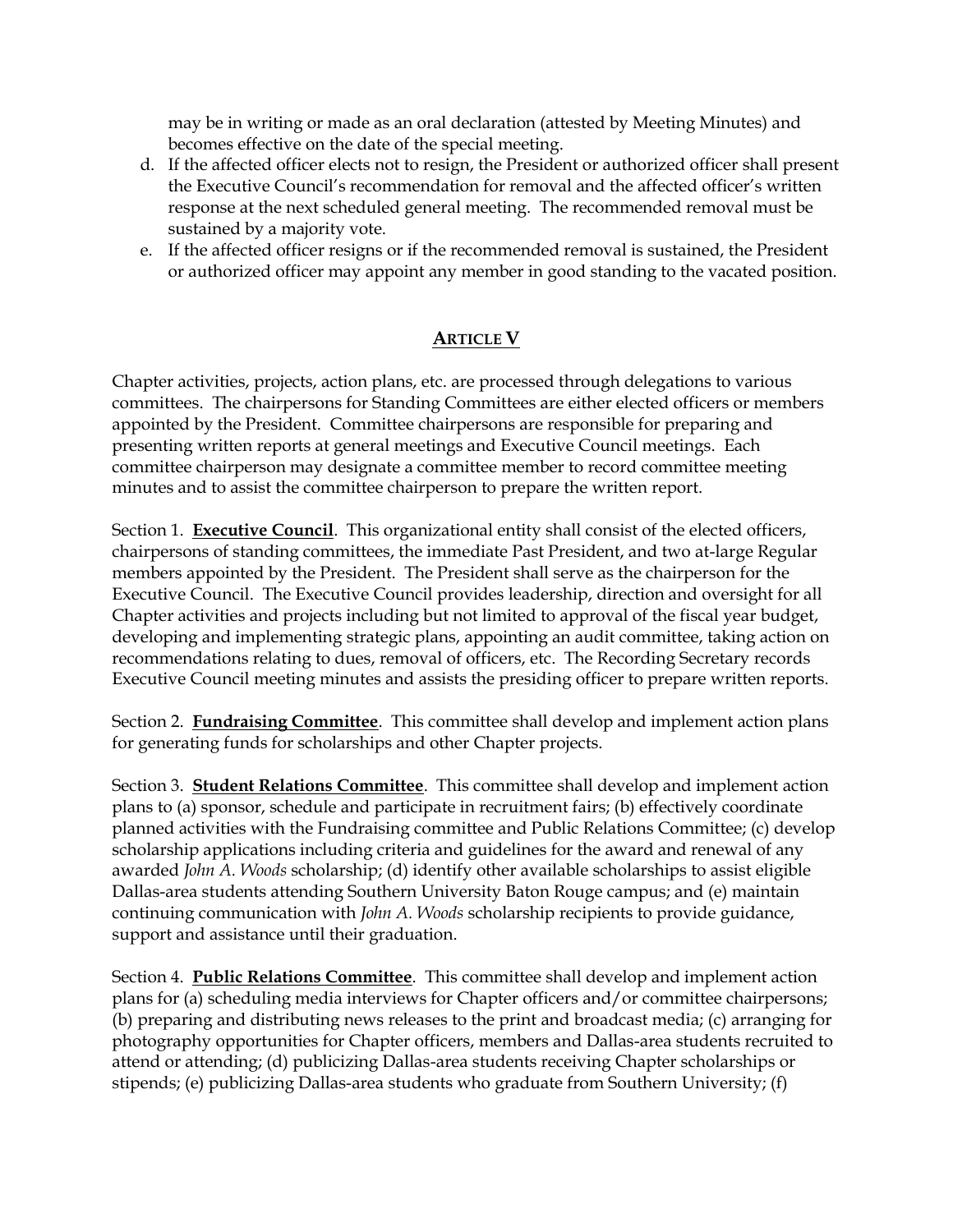coordinate with other committees to insure timely publicizing of Chapter events and projects; and (g) other projects to promote community interest and support for the Southern University System.

Section 5. **Membership and Membership Programs Committee**. This committee shall develop and implement action plans for membership recruitment and retention. The committee also develops and coordinates with the Fundraising Committee on developing continuing activities programs for the Chapter's members.

Section 6. **Finance Committee**. This committee shall coordinate with all standing and ad hoc committees to develop the Chapter's budget for each fiscal year. The budget will be presented to the Executive Council not later than thirty (30) days after each fiscal year.

Section 7. **Constitution Committee**. This committee's function is to review and process any written proposed amendments to the Chapter's Constitution.

Section 8. **Strategic Planning and Training Committee**. This committee coordinates the development of the Chapter's five –year Strategic Plan, develops training for officers and members, monitors its implementation and makes recommendations to the Executive Council.

#### **ARTICLE VI**

Chapter Meetings. Meetings of the Chapter shall be as follows:

Section 1. General Meeting. A general meeting of the Chapter shall be held in the month of February, April, June, August, October and December of each year.

Section 2. Special Meeting. A special meeting may be called by the President or Executive Council.

Section 3. Committee Meeting. A committee meeting may be called by the Chair of the respective committee.

Section 4. Executive Council Meetings. A meeting of the Executive Council shall be held in the months of January, March, May, July, September and November of each year.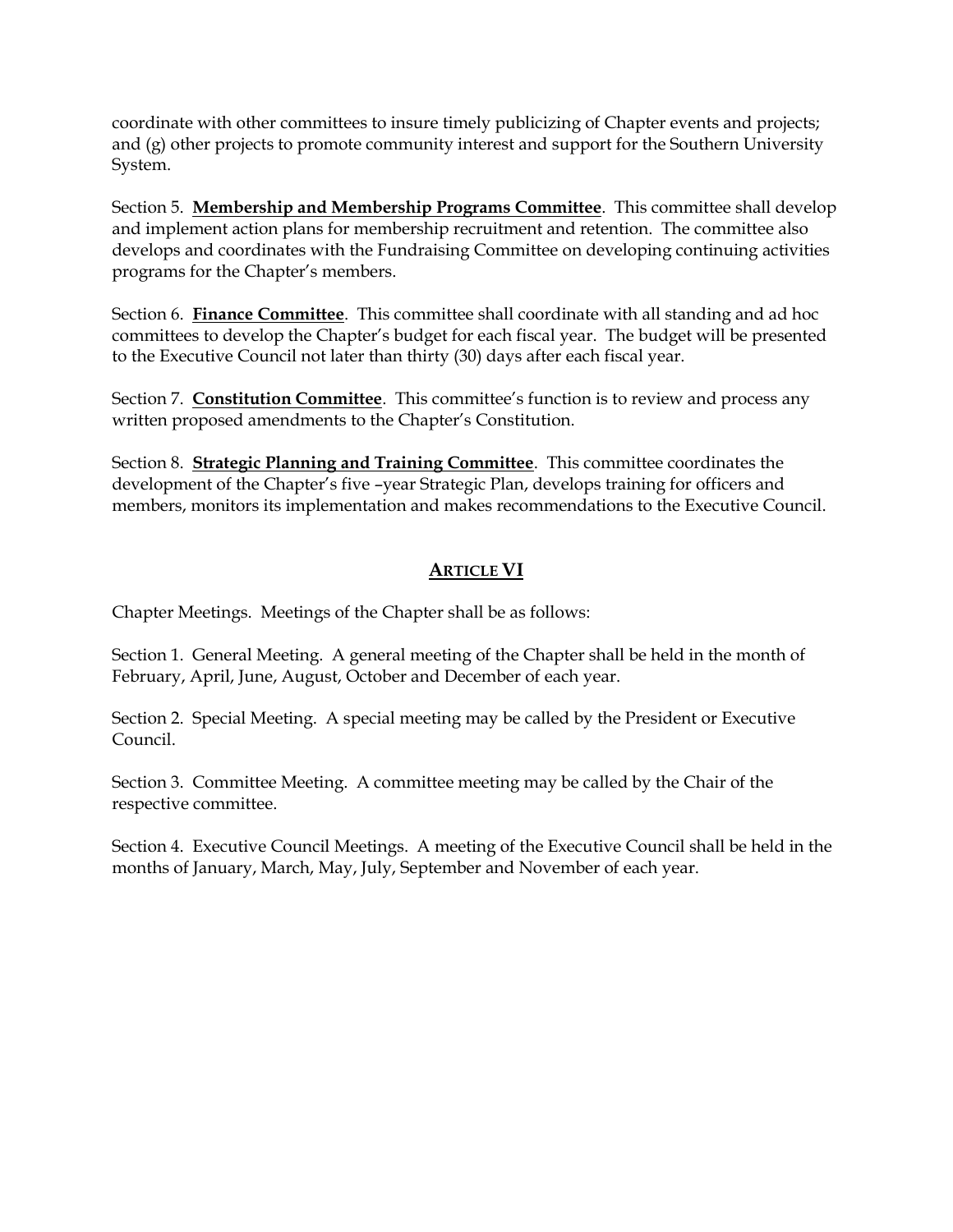#### **ARTICLE VII**

Section 1. Nominations and Election Committee. This five-member committee is an *ad hoc committee* that is appointed by the President at the April general meeting to allow at least 30 calendar days to secure a slate of candidates for Chapter officer positions. The committee chair shall be selected by the committee members. The committee shall promulgate election rules and offer a list of candidates to the membership at the May meeting.

Section 2. Election of Officers. Officers will be elected at the June general meeting.

Section 3. Notification to the National Southern University Alumni Federation. Within 30 calendar days, the Recording Secretary shall transmit written notification of the Chapter's elected officers to the Office of Alumni Affairs in Baton Rouge, Louisiana.

Section 4. Payment of Dues. All officers shall remit the required membership dues not more than 30 calendar days following the election date.

Section 5. Installation. Newly elected officers shall be installed at the first general meeting following their election and assume their respective offices on July 1st .

#### **ARTICLE VIII**

Section 1. Amendments. Any member in good standing as prescribed in Article III may submit written proposal for amending the Chapter's Constitution to the Executive Council.

Section 2. The Executive Council shall refer any proposed amendment for review by the Constitution Committee to insure the proposal does not conflict with the Chapter's Constitution or the Constitution and By-Laws of the National Southern University Alumni Federation.

Section 3. Within 10 calendar days, the Constitution Committee will review the proposal and make its recommendation on any proposed amendment to the Executive Council at the next scheduled Executive Council meeting.

Section 4. If there are no conflicts extant, the Executive Council presiding officer will make any proposed amendment available to all members in good standing not less than 20 days before the next scheduled general meeting. Any proposed amendment can only be adopted by a majority vote of members present at the general meeting.